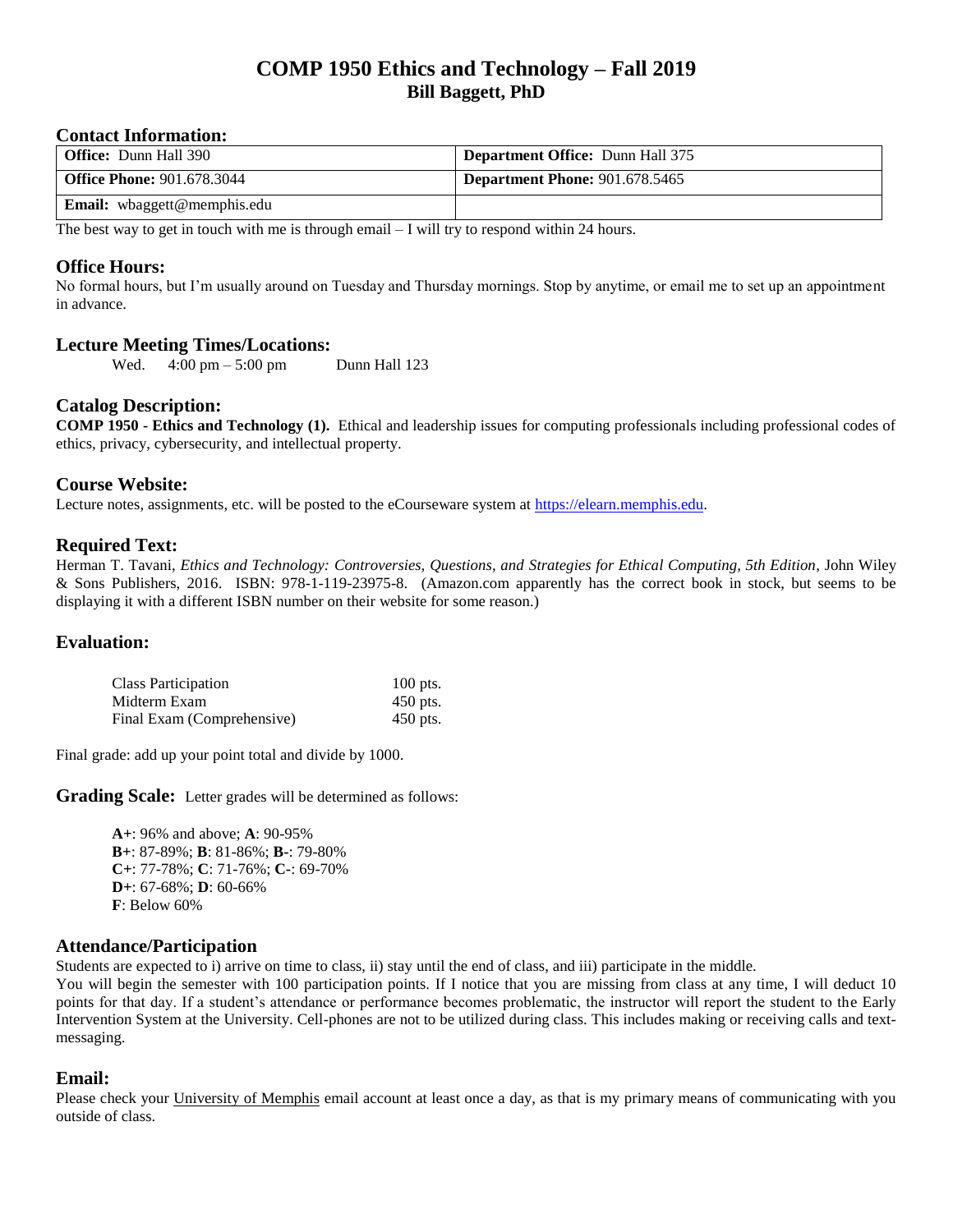## **Late/Makeup Policy:**

All assignments are expected to be completed and turned in on schedule. Due dates will be clearly indicated for each assignment. Late assignments are NOT accepted except in extreme circumstances. Likewise, makeup exams will be given only under extreme circumstances. If you feel that your circumstances warrant a late work submission or a makeup exam, get in touch with me as soon as possible. Be prepared to show some kind of documented proof of your situation.

### **Plagiarism/Cheating Policy:**

All assignments for this class (unless specifically indicated otherwise) are expected to be individual efforts. If I determine that you have copied something directly from a book, the Internet, or some other source, you will receive a failing grade on the assignment and (at my discretion) a failing grade in the course. If I determine that you have copied another student's assignment, this will happen to both you and the person from whom you copied. The incident may also be forwarded to the Office of Student Conduct for further disciplinary action. Please don't put me in this situation.

#### **Student Disabilities:**

If you have a disability that may require assistance or accommodations, or if you have any questions related to any accommodation for testing, note taking, reading, etc., please speak with me as soon as possible. You must contact the Student Disability Services Office (678-2880) to officially request such accommodations / services.